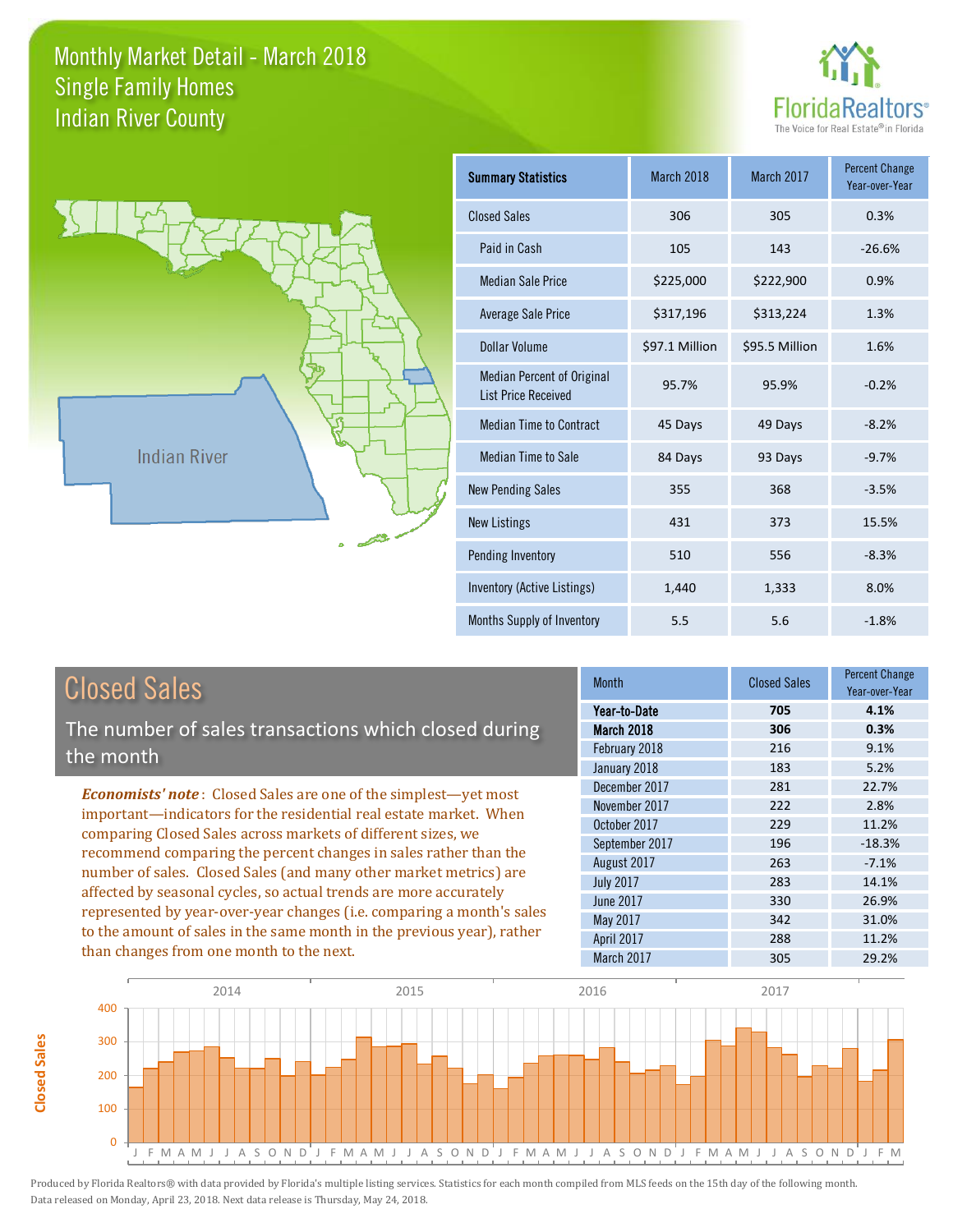this statistic should be interpreted with care.



134 7.2%

| Cash Sales                                                                     | <b>Month</b>     | Cash Sales | <b>Percent Change</b><br>Year-over-Year |
|--------------------------------------------------------------------------------|------------------|------------|-----------------------------------------|
|                                                                                | Year-to-Date     | 271        | $-12.3%$                                |
| The number of Closed Sales during the month in which                           | March 2018       | 105        | $-26.6%$                                |
|                                                                                | February 2018    | 93         | 2.2%                                    |
| buyers exclusively paid in cash                                                | January 2018     | 73         | $-2.7%$                                 |
|                                                                                | December 2017    | 110        | 6.8%                                    |
|                                                                                | November 2017    | 89         | 12.7%                                   |
| <b>Economists' note:</b> Cash Sales can be a useful indicator of the extent to | October 2017     | 93         | 6.9%                                    |
| which investors are participating in the market. Why? Investors are            | September 2017   | 66         | $-29.8%$                                |
| far more likely to have the funds to purchase a home available up front,       | August 2017      | 88         | $-24.1%$                                |
| whereas the typical homebuyer requires a mortgage or some other                | <b>July 2017</b> | 104        | 3.0%                                    |
| form of financing. There are, of course, many possible exceptions, so          | June 2017        | 129        | 21.7%                                   |

May 2017

March 2017 143 143 30.0% 50 100 150 200 2014 2015 2016 2017

J F M A M J J A S O N D J F M A M J J A S O N D J F M A M J J A S O N D J F M A M J J A S O N D J F M

# Cash Sales as a Percentage of Closed Sales

The percentage of Closed Sales during the month which were Cash Sales

*Economists' note* : This statistic is simply another way of viewing Cash Sales. The remaining percentages of Closed Sales (i.e. those not paid fully in cash) each month involved some sort of financing, such as mortgages, owner/seller financing, assumed loans, etc.

| <b>Month</b>     | <b>Percent of Closed</b> | <b>Percent Change</b> |
|------------------|--------------------------|-----------------------|
|                  | Sales Paid in Cash       | Year-over-Year        |
| Year-to-Date     | 38.4%                    | $-15.8%$              |
| March 2018       | 34.3%                    | $-26.9%$              |
| February 2018    | 43.1%                    | $-6.3%$               |
| January 2018     | 39.9%                    | $-7.4%$               |
| December 2017    | 39.1%                    | $-13.1%$              |
| November 2017    | 40.1%                    | 9.6%                  |
| October 2017     | 40.6%                    | $-3.8%$               |
| September 2017   | 33.7%                    | $-14.0%$              |
| August 2017      | 33.5%                    | $-18.3%$              |
| <b>July 2017</b> | 36.7%                    | $-9.8%$               |
| June 2017        | 39.1%                    | $-4.2%$               |
| May 2017         | 39.2%                    | $-18.2%$              |
| April 2017       | 46.2%                    | 2.2%                  |
| March 2017       | 46.9%                    | 0.6%                  |

April 2017 133 13.7%



Produced by Florida Realtors® with data provided by Florida's multiple listing services. Statistics for each month compiled from MLS feeds on the 15th day of the following month. Data released on Monday, April 23, 2018. Next data release is Thursday, May 24, 2018.

 $\Omega$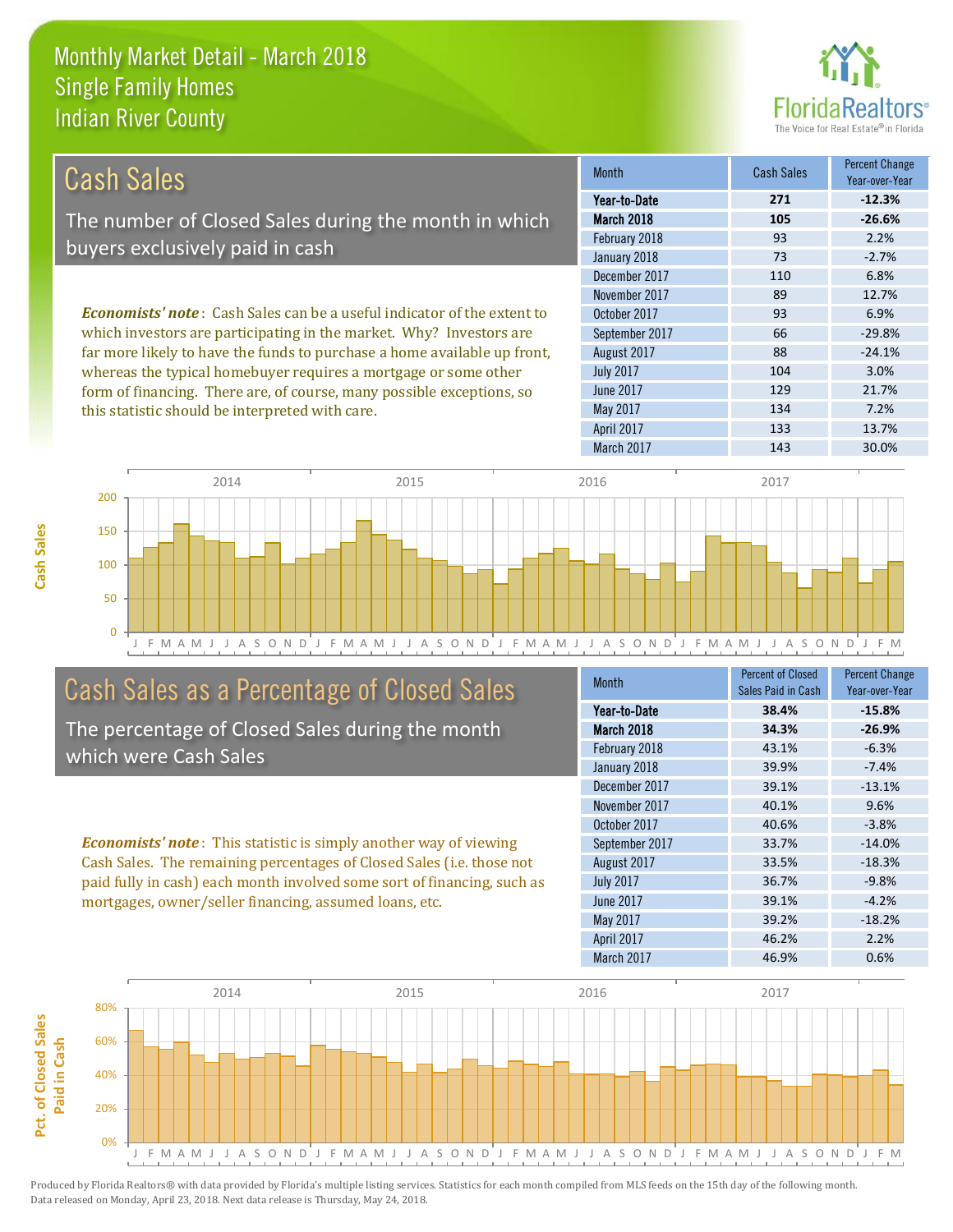the types of homes that sell can change over time.



| <b>Median Sale Price</b>                                                  | <b>Month</b>     | <b>Median Sale Price</b> | <b>Percent Change</b><br>Year-over-Year |
|---------------------------------------------------------------------------|------------------|--------------------------|-----------------------------------------|
|                                                                           | Year-to-Date     | \$233,000                | 6.4%                                    |
| The median sale price reported for the month (i.e. 50%                    | March 2018       | \$225,000                | 0.9%                                    |
| of sales were above and 50% of sales were below)                          | February 2018    | \$242,450                | 12.0%                                   |
|                                                                           | January 2018     | \$229,000                | 9.0%                                    |
|                                                                           | December 2017    | \$240,000                | 17.1%                                   |
| <b>Economists' note:</b> Median Sale Price is our preferred summary       | November 2017    | \$218,950                | $-0.2%$                                 |
| statistic for price activity because, unlike Average Sale Price, Median   | October 2017     | \$221,170                | 16.4%                                   |
| Sale Price is not sensitive to high sale prices for small numbers of      | September 2017   | \$229,950                | 23.7%                                   |
| homes that may not be characteristic of the market area. Keep in mind     | August 2017      | \$236,000                | 18.2%                                   |
| that median price trends over time are not always solely caused by        | <b>July 2017</b> | \$231,263                | 10.1%                                   |
| changes in the general value of local real estate. Median sale price only | June 2017        | \$235,000                | 10.3%                                   |
| reflects the values of the homes that sold each month, and the mix of     | May 2017         | \$234,950                | 10.8%                                   |



# Average Sale Price

The average sale price reported for the month (i.e. total sales in dollars divided by the number of sales)

*Economists' note* : Usually, we prefer Median Sale Price over Average Sale Price as a summary statistic for home prices. However, Average Sale Price does have its uses—particularly when it is analyzed alongside the Median Sale Price. For one, the relative difference between the two statistics can provide some insight into the market for higher-end homes in an area.

| <b>Month</b>     | <b>Average Sale Price</b> | <b>Percent Change</b><br>Year-over-Year |
|------------------|---------------------------|-----------------------------------------|
| Year-to-Date     | \$334,122                 | 8.2%                                    |
| March 2018       | \$317,196                 | 1.3%                                    |
| February 2018    | \$371,669                 | 30.8%                                   |
| January 2018     | \$318,106                 | $-3.4%$                                 |
| December 2017    | \$324,810                 | 17.0%                                   |
| November 2017    | \$273,937                 | $-5.4%$                                 |
| October 2017     | \$326,449                 | 19.8%                                   |
| September 2017   | \$326,359                 | 31.7%                                   |
| August 2017      | \$369,844                 | 40.7%                                   |
| <b>July 2017</b> | \$395,308                 | 36.1%                                   |
| <b>June 2017</b> | \$316,200                 | $-10.9%$                                |
| May 2017         | \$324,465                 | $-14.3%$                                |
| April 2017       | \$417,812                 | 31.7%                                   |
| March 2017       | \$313,224                 | 15.7%                                   |

April 2017 \$222,500 11.5% March 2017 **\$222,900** 17.7%



Produced by Florida Realtors® with data provided by Florida's multiple listing services. Statistics for each month compiled from MLS feeds on the 15th day of the following month. Data released on Monday, April 23, 2018. Next data release is Thursday, May 24, 2018.

**Average Sale Price**

**Average Sale Price**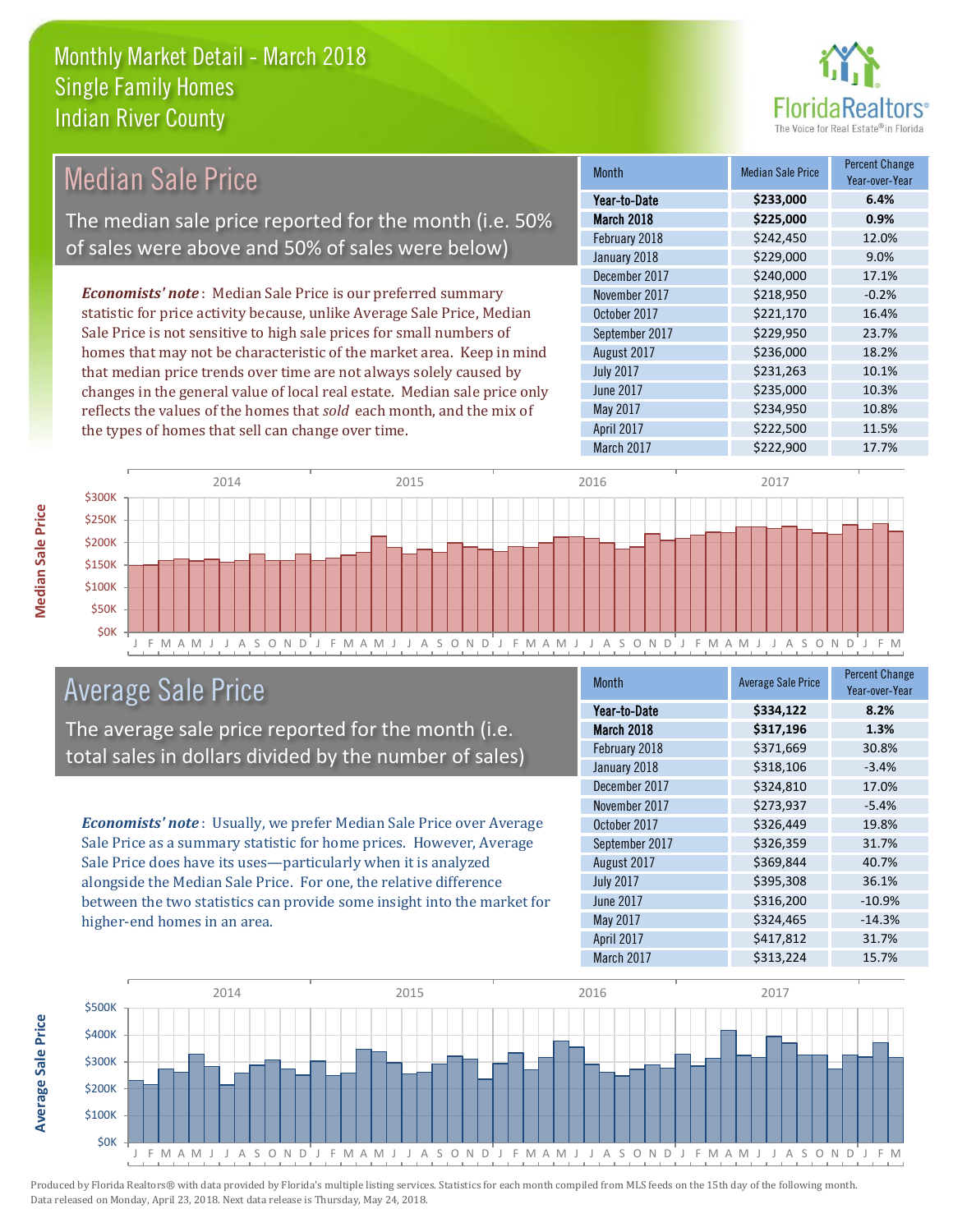

# Dollar Volume

The sum of the sale prices for all sales which closed during the month

*Economists' note* : Dollar Volume is simply the sum of all sale prices in a given time period, and can quickly be calculated by multiplying Closed Sales by Average Sale Price. It is a strong indicator of the health of the real estate industry in a market, and is of particular interest to real estate professionals, investors, analysts, and government agencies. Potential home sellers and home buyers, on the other hand, will likely be better served by paying attention to trends in the two components of Dollar Volume (i.e. sales and prices) individually.

| <b>Month</b>      | <b>Dollar Volume</b> | Percent Change<br>Year-over-Year |
|-------------------|----------------------|----------------------------------|
| Year-to-Date      | \$235.6 Million      | 12.7%                            |
| <b>March 2018</b> | \$97.1 Million       | 1.6%                             |
| February 2018     | \$80.3 Million       | 42.6%                            |
| January 2018      | \$58.2 Million       | 1.6%                             |
| December 2017     | \$91.3 Million       | 43.6%                            |
| November 2017     | \$60.8 Million       | $-2.8%$                          |
| October 2017      | \$74.8 Million       | 33.2%                            |
| September 2017    | \$64.0 Million       | 7.6%                             |
| August 2017       | \$97.3 Million       | 30.8%                            |
| <b>July 2017</b>  | \$111.9 Million      | 55.3%                            |
| <b>June 2017</b>  | \$104.3 Million      | 13.1%                            |
| <b>May 2017</b>   | \$111.0 Million      | 12.3%                            |
| April 2017        | \$120.3 Million      | 46.4%                            |
| March 2017        | \$95.5 Million       | 49.6%                            |



# Median Percent of Original List Price Received

The median of the sale price (as a percentage of the original list price) across all properties selling during the month

*Economists' note* : The Median Percent of Original List Price Received is useful as an indicator of market recovery, since it typically rises as buyers realize that the market may be moving away from them and they need to match the selling price (or better it) in order to get a contract on the house. This is usually the last measure to indicate a market has shifted from down to up, so it is what we would call a *lagging* indicator.

| <b>Month</b>     | Med. Pct. of Orig.         | <b>Percent Change</b> |  |
|------------------|----------------------------|-----------------------|--|
|                  | <b>List Price Received</b> | Year-over-Year        |  |
| Year-to-Date     | 95.8%                      | 0.1%                  |  |
| March 2018       | 95.7%                      | $-0.2%$               |  |
| February 2018    | 95.8%                      | 0.2%                  |  |
| January 2018     | 95.8%                      | 0.3%                  |  |
| December 2017    | 96.0%                      | 0.5%                  |  |
| November 2017    | 95.2%                      | 0.0%                  |  |
| October 2017     | 95.2%                      | $-0.8%$               |  |
| September 2017   | 95.5%                      | 0.0%                  |  |
| August 2017      | 96.1%                      | 1.2%                  |  |
| <b>July 2017</b> | 96.3%                      | 1.0%                  |  |
| June 2017        | 95.4%                      | 0.6%                  |  |
| May 2017         | 94.6%                      | 0.0%                  |  |
| April 2017       | 94.5%                      | 0.2%                  |  |
| March 2017       | 95.9%                      | 0.8%                  |  |



**Med. Pct. of Orig. ist Price Received** Med. Pct. of Orig.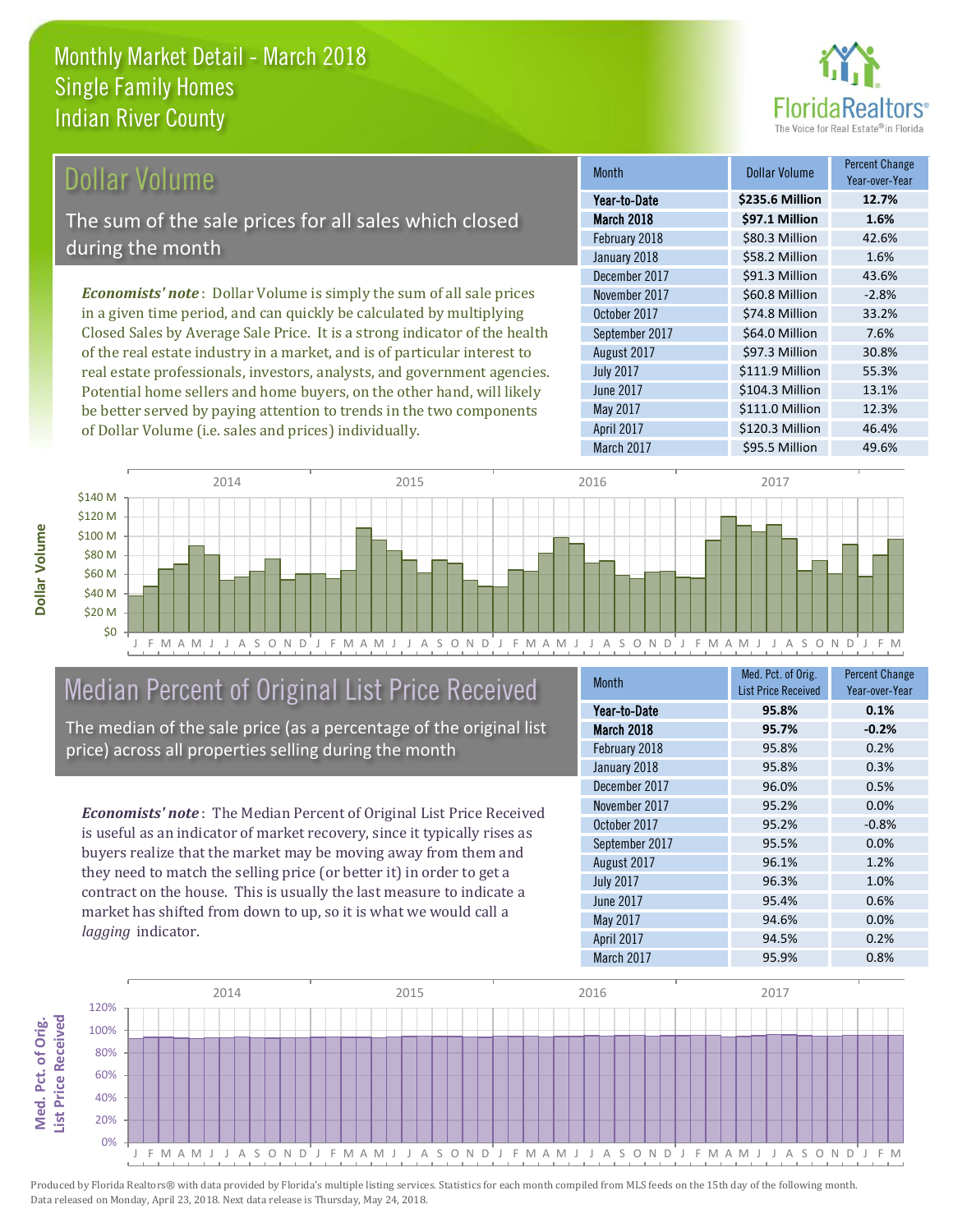

#### 45 Days 15.4% December 2017 45 Days 15.4% Month Median Time to Contract Percent Change Voor-over-Ver March 2018 **45 Days -8.2%** Year-to-Date **46 Days 0.0%** February 2018 46 Days -17.9% January 2018 September 2017 55 Days 34.1% November 2017 40 Days -13.0% October 2017 55 Days 44.7% *Economists' note* : Like Time to Sale, Time to Contract is a measure of the length of the home selling process calculated for sales which closed during the month. The difference is that Time to Contract measures Median Time to Contract The median number of days between the listing date and contract date for all Closed Sales during the month

the number of days between the initial listing of a property and the signing of the contract which eventually led to the closing of the sale. When the gap between Median Time to Contract and Median Time to Sale grows, it is usually a sign of longer closing times and/or declining numbers of cash sales.

| Year-to-Date      | 46 Days | 0.0%     |
|-------------------|---------|----------|
| <b>March 2018</b> | 45 Days | $-8.2%$  |
| February 2018     | 46 Days | $-17.9%$ |
| January 2018      | 45 Days | 15.4%    |
| December 2017     | 45 Days | 15.4%    |
| November 2017     | 40 Days | $-13.0%$ |
| October 2017      | 55 Days | 44.7%    |
| September 2017    | 55 Days | 34.1%    |
| August 2017       | 47 Days | 0.0%     |
| <b>July 2017</b>  | 47 Days | $-2.1%$  |
| <b>June 2017</b>  | 49 Days | 0.0%     |
| May 2017          | 55 Days | 0.0%     |
| April 2017        | 47 Days | 14.6%    |
| March 2017        | 49 Days | 2.1%     |





# Median Time to Sale

 $\Omega$ 

The median number of days between the listing date and closing date for all Closed Sales during the month

*Economists' note* : Time to Sale is a measure of the length of the home selling process, calculated as the number of days between the initial listing of a property and the closing of the sale. *Median* Time to Sale is the amount of time the "middle" property selling this month was on the market. That is, 50% of homes selling this month took *less* time to sell, and 50% of homes took *more* time to sell. Median Time to Sale gives a more accurate picture than Average Time to Sale, which can be skewed upward by small numbers of properties taking an abnormally long time to sell.

| <b>Month</b>     | <b>Median Time to Sale</b> | <b>Percent Change</b><br>Year-over-Year |
|------------------|----------------------------|-----------------------------------------|
| Year-to-Date     | 89 Days                    | 0.0%                                    |
| March 2018       | 84 Days                    | $-9.7%$                                 |
| February 2018    | 91 Days                    | $-2.2%$                                 |
| January 2018     | 89 Days                    | 8.5%                                    |
| December 2017    | 97 Days                    | 11.5%                                   |
| November 2017    | 89 Days                    | $-5.3%$                                 |
| October 2017     | 106 Days                   | 34.2%                                   |
| September 2017   | 107 Days                   | 17.6%                                   |
| August 2017      | 84 Days                    | $-14.3%$                                |
| <b>July 2017</b> | 91 Days                    | $-5.2%$                                 |
| June 2017        | 91 Days                    | $-8.1%$                                 |
| May 2017         | 105 Days                   | 5.0%                                    |
| April 2017       | 92 Days                    | 5.7%                                    |
| March 2017       | 93 Days                    | $-4.1%$                                 |

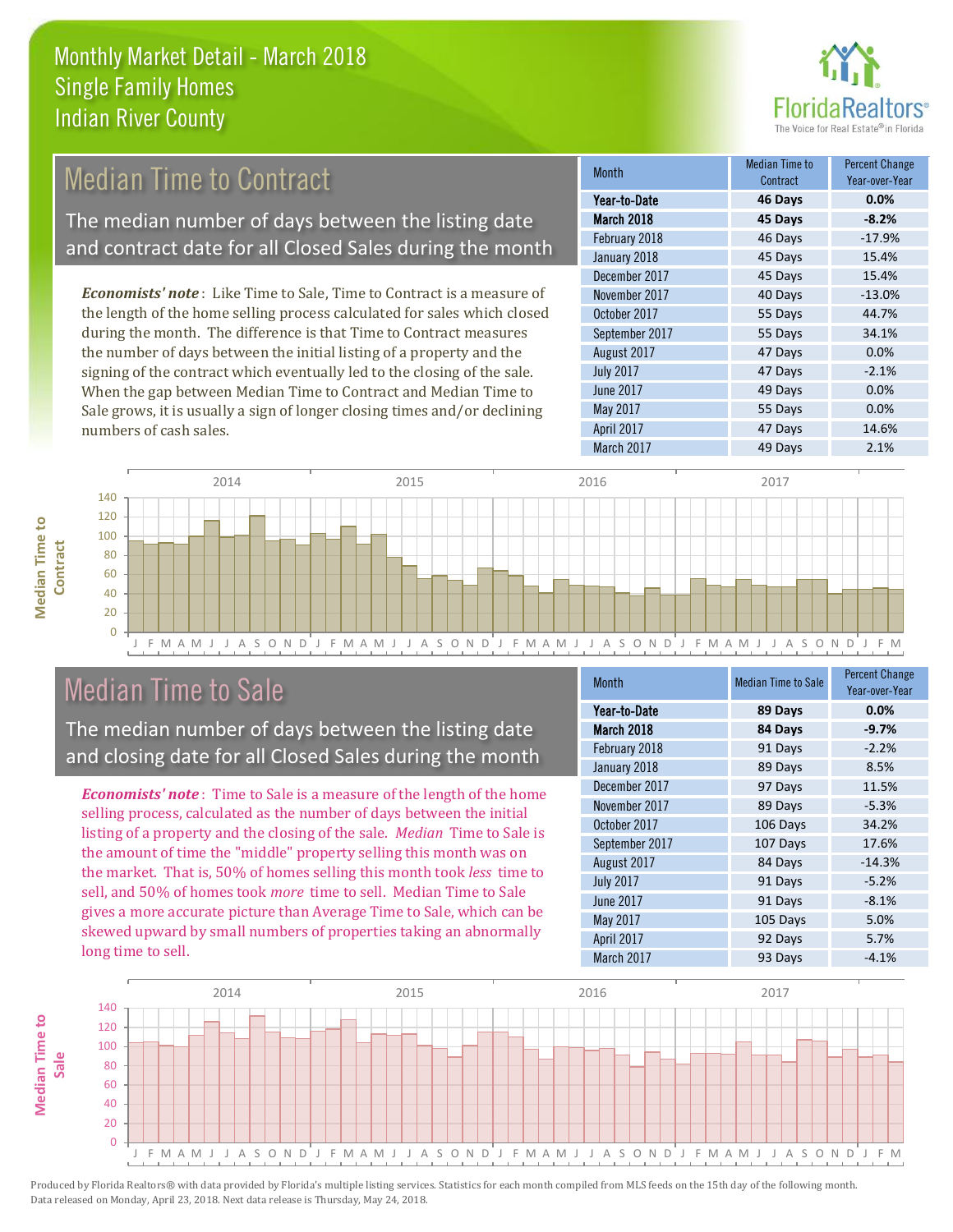

| <b>New Pending Sales</b>                                                      | <b>Month</b>     | <b>New Pending Sales</b> | <b>Percent Change</b><br>Year-over-Year |
|-------------------------------------------------------------------------------|------------------|--------------------------|-----------------------------------------|
|                                                                               | Year-to-Date     | 979                      | $-2.8%$                                 |
| The number of listed properties that went under                               | March 2018       | 355                      | $-3.5%$                                 |
|                                                                               | February 2018    | 313                      | $-9.5%$                                 |
| contract during the month                                                     | January 2018     | 311                      | 6.1%                                    |
|                                                                               | December 2017    | 198                      | $-2.0%$                                 |
| <b>Economists' note:</b> Because of the typical length of time it takes for a | November 2017    | 269                      | 17.5%                                   |
| sale to close, economists consider Pending Sales to be a decent               | October 2017     | 279                      | 20.8%                                   |
| indicator of potential future Closed Sales. It is important to bear in        | September 2017   | 152                      | $-43.5%$                                |
| mind, however, that not all Pending Sales will be closed successfully.        | August 2017      | 274                      | 2.2%                                    |
| So, the effectiveness of Pending Sales as a future indicator of Closed        | <b>July 2017</b> | 289                      | 14.2%                                   |
| Sales is susceptible to changes in market conditions such as the              | June 2017        | 327                      | 9.4%                                    |



# New Listings

distressed properties for sale.

The number of properties put onto the market during the month

availability of financing for homebuyers and the inventory of

*Economists' note* : New Listings tend to rise in delayed response to increasing prices, so they are often seen as a lagging indicator of market health. As prices rise, potential sellers raise their estimations of value—and in the most recent cycle, rising prices have freed up many potential sellers who were previously underwater on their mortgages. Note that in our calculations, we take care to not include properties that were recently taken off the market and quickly relisted, since these are not really *new* listings.

| Month            | <b>New Listings</b> | <b>Percent Change</b><br>Year-over-Year |
|------------------|---------------------|-----------------------------------------|
| Year-to-Date     | 1,374               | 11.2%                                   |
| March 2018       | 431                 | 15.5%                                   |
| February 2018    | 458                 | 3.4%                                    |
| January 2018     | 485                 | 15.5%                                   |
| December 2017    | 245                 | $-5.8%$                                 |
| November 2017    | 339                 | $-3.1%$                                 |
| October 2017     | 342                 | 16.7%                                   |
| September 2017   | 177                 | $-40.6%$                                |
| August 2017      | 307                 | $-6.4%$                                 |
| <b>July 2017</b> | 306                 | 8.1%                                    |
| June 2017        | 346                 | 25.8%                                   |
| May 2017         | 380                 | 23.8%                                   |
| April 2017       | 334                 | 2.5%                                    |
| March 2017       | 373                 | $-7.0%$                                 |

May 2017 321 16.7% April 2017 **333** 13.3%



Produced by Florida Realtors® with data provided by Florida's multiple listing services. Statistics for each month compiled from MLS feeds on the 15th day of the following month. Data released on Monday, April 23, 2018. Next data release is Thursday, May 24, 2018.

**New Listings**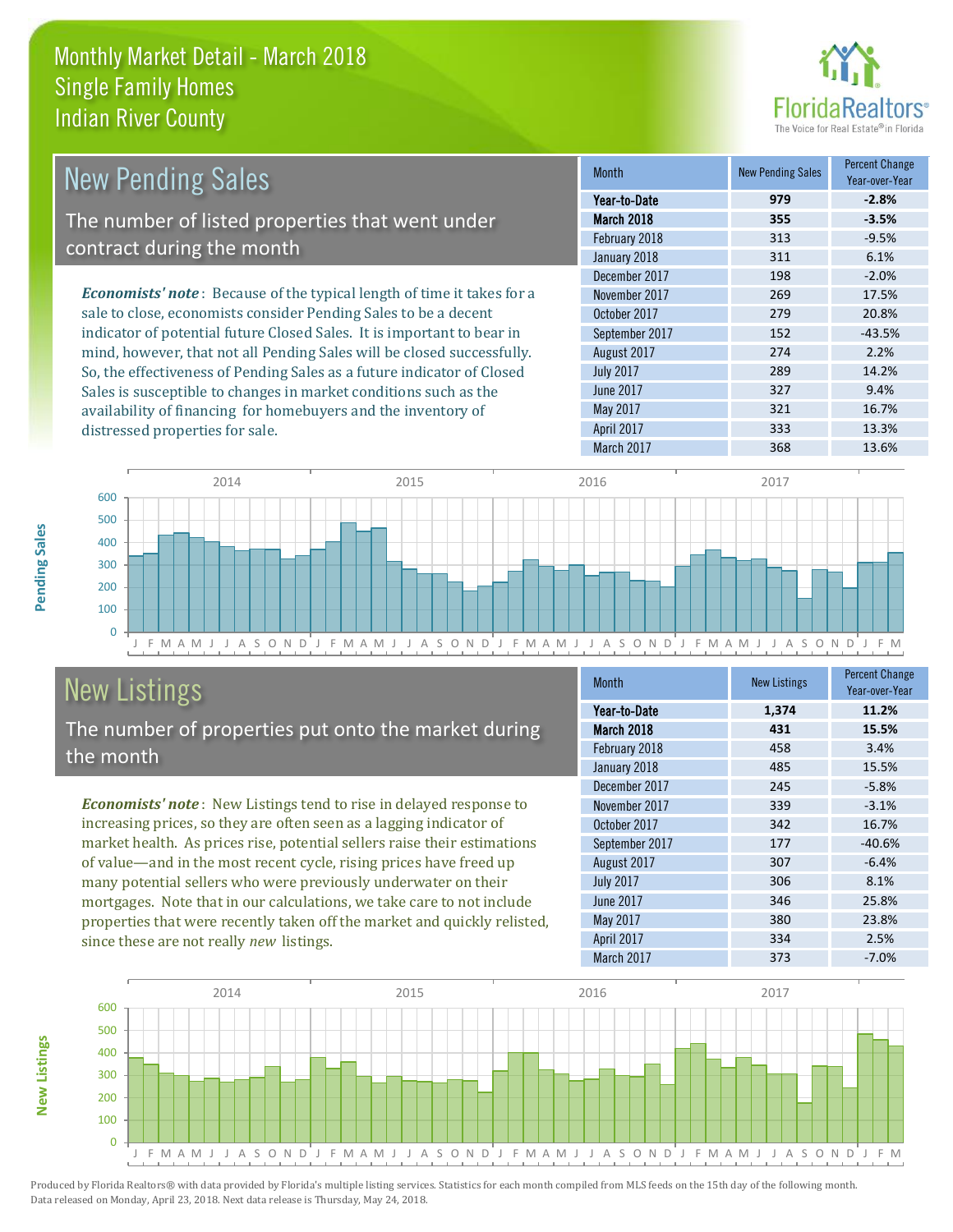

# Inventory (Active Listings) The number of property listings active at the end of the month

*Economists' note* : There are a number of ways to define and calculate Inventory. Our method is to simply count the number of active listings on the last day of the month, and hold this number to compare with the same month the following year. Inventory rises when New Listings are outpacing the number of listings that go off-market (regardless of whether they actually sell). Likewise, it falls when New Listings aren't keeping up with the rate at which homes are going off-market.

| <b>Month</b>             | Inventory | <b>Percent Change</b><br>Year-over-Year |
|--------------------------|-----------|-----------------------------------------|
| <b>YTD (Monthly Avg)</b> | 1,441     | 1.4%                                    |
| March 2018               | 1,440     | 8.0%                                    |
| February 2018            | 1,489     | 3.1%                                    |
| January 2018             | 1,393     | $-6.3%$                                 |
| December 2017            | 1,176     | $-3.7%$                                 |
| November 2017            | 1,212     | $-4.3%$                                 |
| October 2017             | 1,214     | 5.2%                                    |
| September 2017           | 1,148     | 3.1%                                    |
| August 2017              | 1,166     | 0.2%                                    |
| <b>July 2017</b>         | 1,247     | 13.0%                                   |
| June 2017                | 1,237     | 7.4%                                    |
| May 2017                 | 1,338     | 5.4%                                    |
| April 2017               | 1,292     | $-2.0%$                                 |
| March 2017               | 1,333     | $-5.7%$                                 |



# Months Supply of Inventory

An estimate of the number of months it will take to deplete the current Inventory given recent sales rates

*Economists' note* : MSI is a useful indicator of market conditions. The benchmark for a balanced market (favoring neither buyer nor seller) is 5.5 months of inventory. Anything higher is traditionally a buyers' market, and anything lower is a sellers' market. There is no single accepted way of calculating MSI. A common method is to divide current Inventory by the most recent month's Closed Sales count, but this count is a usually poor predictor of future Closed Sales due to seasonal cycles. To eliminate seasonal effects, we use the 12-month average of monthly Closed Sales instead.

| Month                    | <b>Months Supply</b> | <b>Percent Change</b><br>Year-over-Year |
|--------------------------|----------------------|-----------------------------------------|
| <b>YTD (Monthly Avg)</b> | 5.5                  | $-9.8%$                                 |
| March 2018               | 5.5                  | $-1.8%$                                 |
| February 2018            | 5.7                  | $-8.1%$                                 |
| January 2018             | 5.4                  | $-15.6%$                                |
| December 2017            | 4.5                  | $-13.5%$                                |
| November 2017            | 4.8                  | $-12.7%$                                |
| October 2017             | 4.8                  | $-5.9%$                                 |
| September 2017           | 4.5                  | $-8.2%$                                 |
| August 2017              | 4.6                  | $-9.8%$                                 |
| <b>July 2017</b>         | 4.8                  | $-2.0%$                                 |
| June 2017                | 4.9                  | $-2.0%$                                 |
| May 2017                 | 5.4                  | $-1.8%$                                 |
| April 2017               | 5.3                  | $-5.4%$                                 |
| March 2017               | 5.6                  | $-5.1%$                                 |

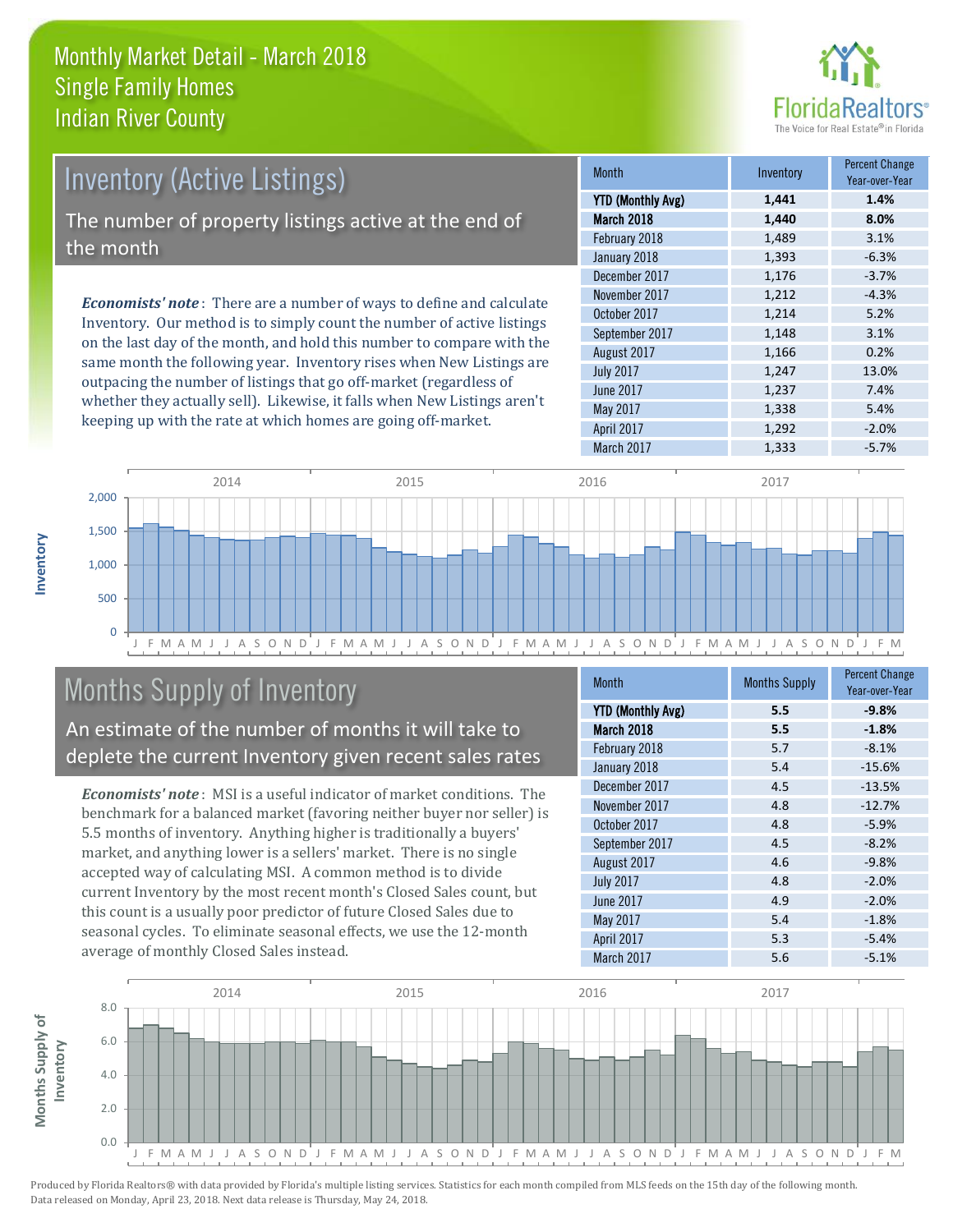

# Closed Sales by Sale Price

The number of sales transactions which closed during the month

*Economists' note:* Closed Sales are one of the simplest—yet most important—indicators for the residential real estate market. When comparing Closed Sales across markets of different sizes, we recommend comparing the percent changes in sales rather than the number of sales. Closed Sales (and many other market metrics) are affected by seasonal cycles, so actual trends are more accurately represented by year-over-year changes (i.e. comparing a month's sales to the amount of sales in the same month in the previous year), rather than changes from one month to the next.

| Sale Price            | <b>Closed Sales</b> | <b>Percent Change</b><br>Year-over-Year |
|-----------------------|---------------------|-----------------------------------------|
| Less than \$50,000    | 1                   | $-50.0%$                                |
| $$50,000 - $99,999$   | 5                   | $-72.2%$                                |
| $$100,000 - $149,999$ | 45                  | 9.8%                                    |
| $$150,000 - $199,999$ | 71                  | 12.7%                                   |
| \$200,000 - \$249,999 | 52                  | $-17.5%$                                |
| \$250,000 - \$299,999 | 47                  | 14.6%                                   |
| \$300,000 - \$399,999 | 32                  | 14.3%                                   |
| \$400,000 - \$599,999 | 27                  | 3.8%                                    |
| \$600,000 - \$999,999 | 16                  | 14.3%                                   |
| \$1,000,000 or more   | 10                  | 11.1%                                   |



#### Median Time to Contract by Sale Price The median number of days between the listing date and contract date for all Closed Sales during the month

*Economists' note* : Like Time to Sale, Time to Contract is a measure of the length of the home selling process calculated for sales which closed during the month. The difference is that Time to Contract measures the number of days between the initial listing of a property and the signing of the contract which eventually led to the closing of the sale. When the gap between Median Time to Contract and Median Time to Sale grows, it is usually a sign of longer closing times and/or declining numbers of cash sales.

| Sale Price            | Median Time to<br>Contract | <b>Percent Change</b><br>Year-over-Year |
|-----------------------|----------------------------|-----------------------------------------|
| Less than \$50,000    | 134 Days                   | 71.8%                                   |
| $$50,000 - $99,999$   | 86 Days                    | 75.5%                                   |
| $$100,000 - $149,999$ | 20 Days                    | $-42.9%$                                |
| $$150,000 - $199,999$ | 23 Days                    | $-17.9%$                                |
| \$200,000 - \$249,999 | 66 Days                    | 153.8%                                  |
| \$250,000 - \$299,999 | 45 Days                    | 15.4%                                   |
| \$300,000 - \$399,999 | 28 Days                    | $-62.2%$                                |
| \$400,000 - \$599,999 | 77 Days                    | $-26.0%$                                |
| \$600,000 - \$999,999 | 123 Days                   | $-34.9%$                                |
| \$1,000,000 or more   | 76 Days                    | 49.0%                                   |



Produced by Florida Realtors® with data provided by Florida's multiple listing services. Statistics for each month compiled from MLS feeds on the 15th day of the following month. Data released on Monday, April 23, 2018. Next data release is Thursday, May 24, 2018.

**Median Time to Contract**

**Median Time to Contract**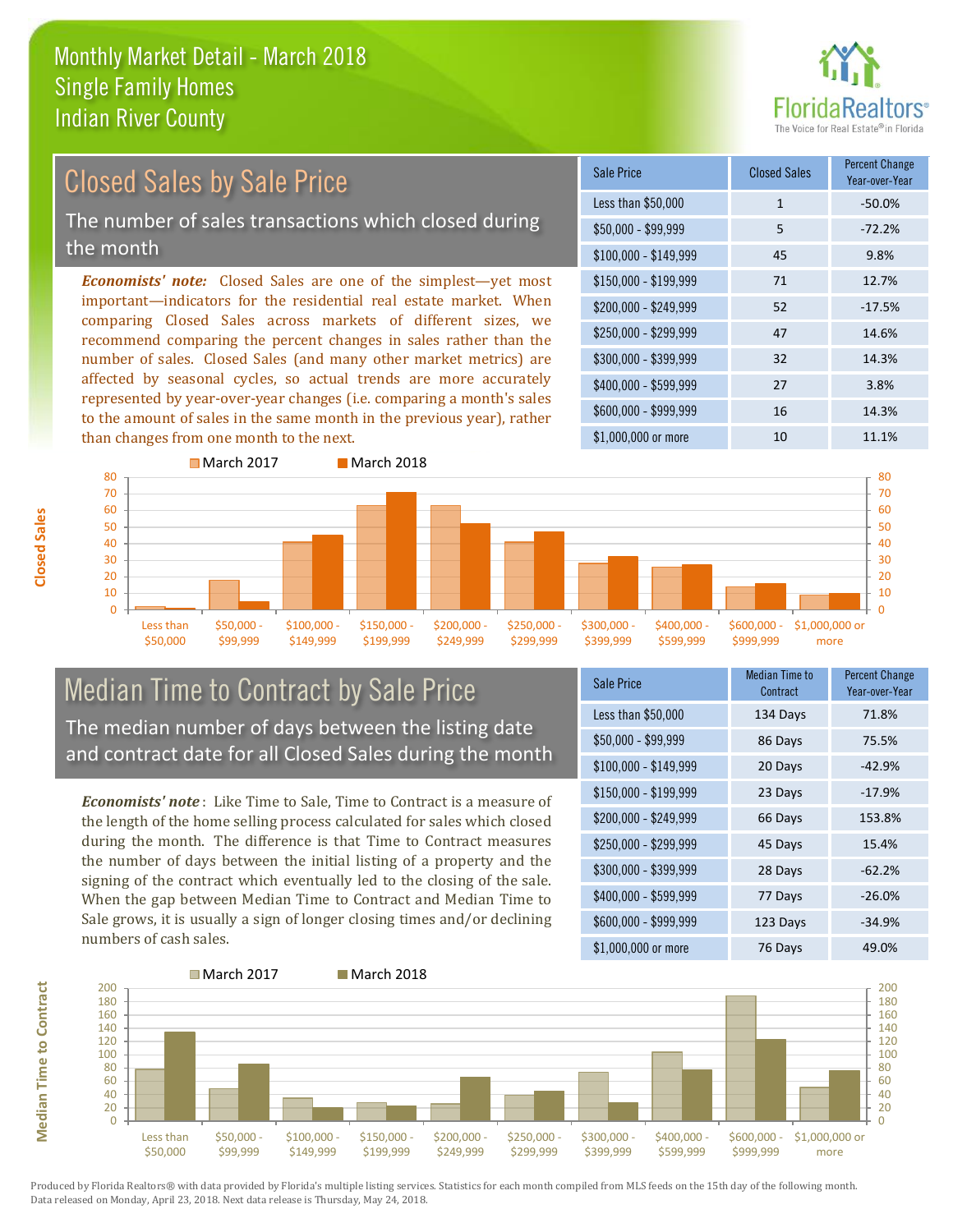

# New Listings by Initial Listing Price The number of properties put onto the market during

the month

*Economists' note:* New Listings tend to rise in delayed response to increasing prices, so they are often seen as a lagging indicator of market health. As prices rise, potential sellers raise their estimations of value—and in the most recent cycle, rising prices have freed up many potential sellers who were previously underwater on their mortgages. Note that in our calculations, we take care to not include properties that were recently taken off the market and quickly relisted, since these are not really *new* listings.

| <b>Initial Listing Price</b> | <b>New Listings</b> | <b>Percent Change</b><br>Year-over-Year |
|------------------------------|---------------------|-----------------------------------------|
| Less than \$50,000           | $\mathbf{1}$        | $-50.0%$                                |
| \$50,000 - \$99,999          | 5                   | $-54.5%$                                |
| $$100,000 - $149,999$        | 42                  | 23.5%                                   |
| $$150,000 - $199,999$        | 70                  | 4.5%                                    |
| \$200,000 - \$249,999        | 70                  | 4.5%                                    |
| \$250,000 - \$299,999        | 57                  | 0.0%                                    |
| \$300,000 - \$399,999        | 71                  | 91.9%                                   |
| \$400,000 - \$599,999        | 54                  | 38.5%                                   |
| \$600,000 - \$999,999        | 31                  | $-16.2%$                                |
| \$1,000,000 or more          | 30                  | 36.4%                                   |



### Inventory by Current Listing Price The number of property listings active at the end of the month

*Economists' note* : There are a number of ways to define and calculate Inventory. Our method is to simply count the number of active listings on the last day of the month, and hold this number to compare with the same month the following year. Inventory rises when New Listings are outpacing the number of listings that go off-market (regardless of whether they actually sell). Likewise, it falls when New Listings aren't keeping up with the rate at which homes are going off-market.

| <b>Current Listing Price</b> | Inventory    | Percent Change<br>Year-over-Year |
|------------------------------|--------------|----------------------------------|
| Less than \$50,000           | $\mathbf{1}$ | $-50.0%$                         |
| $$50,000 - $99,999$          | 14           | $-44.0%$                         |
| $$100,000 - $149,999$        | 60           | 1.7%                             |
| $$150,000 - $199,999$        | 117          | $-9.3%$                          |
| \$200,000 - \$249,999        | 168          | $-3.4%$                          |
| \$250,000 - \$299,999        | 188          | 39.3%                            |
| \$300,000 - \$399,999        | 204          | 11.5%                            |
| \$400,000 - \$599,999        | 249          | 22.1%                            |
| \$600,000 - \$999,999        | 192          | $-3.5%$                          |
| \$1,000,000 or more          | 247          | 10.8%                            |



Produced by Florida Realtors® with data provided by Florida's multiple listing services. Statistics for each month compiled from MLS feeds on the 15th day of the following month. Data released on Monday, April 23, 2018. Next data release is Thursday, May 24, 2018.

**Inventory**